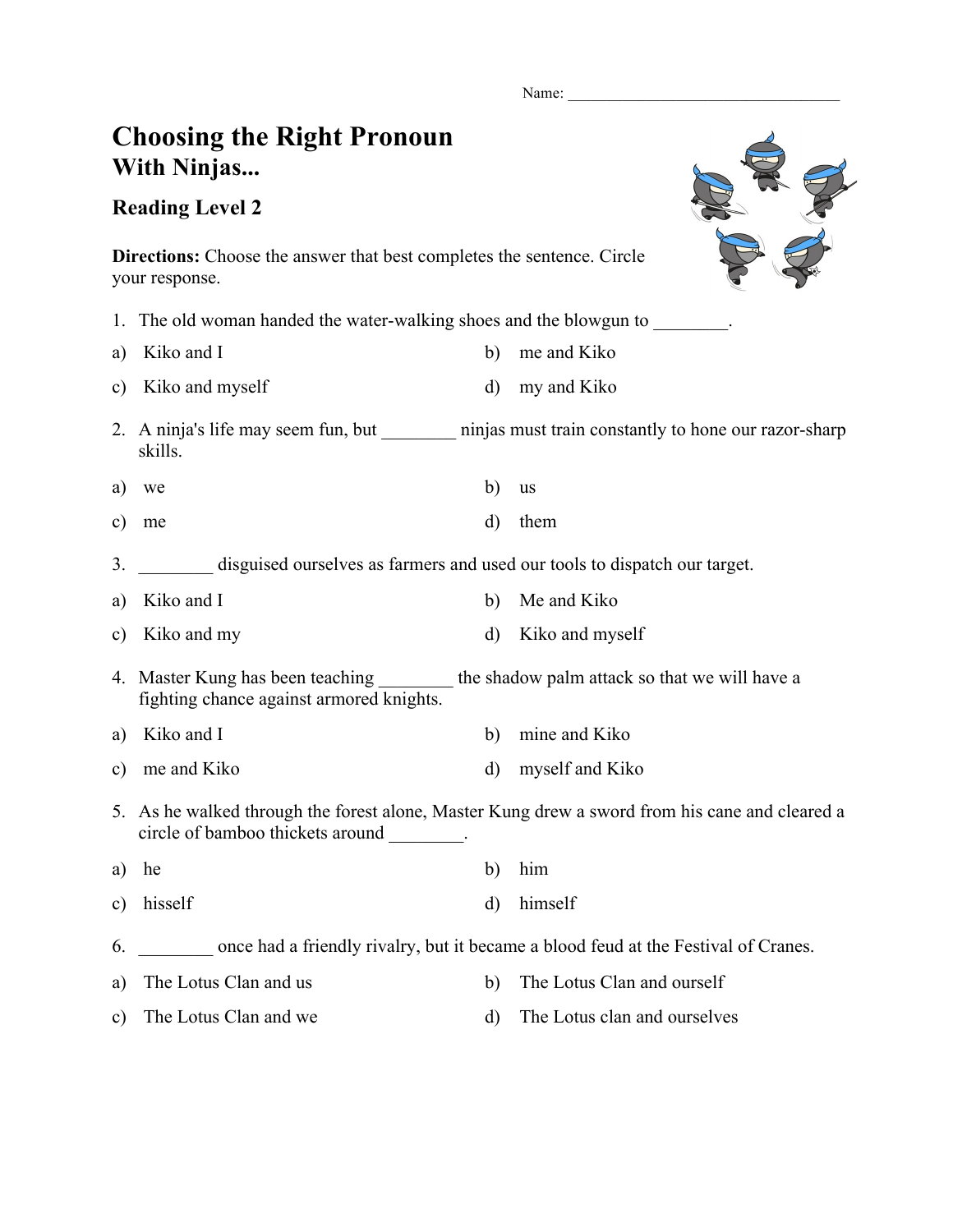| 7.                                                                                              | may look like farmers, but they are dangerous ninjas from the Lotus Clan.             |              |                                                                                           |  |  |
|-------------------------------------------------------------------------------------------------|---------------------------------------------------------------------------------------|--------------|-------------------------------------------------------------------------------------------|--|--|
| a)                                                                                              | She and him                                                                           | b)           | He and Her                                                                                |  |  |
| $\mathbf{c})$                                                                                   | Him and her                                                                           | $\rm d)$     | She and he                                                                                |  |  |
|                                                                                                 | 8. After the bloody raid on the Fushimi Castle, _________ taught us the healing arts. |              |                                                                                           |  |  |
| a)                                                                                              | Master Kung and she                                                                   | b)           | Master Kung and her                                                                       |  |  |
| $\mathbf{c})$                                                                                   | Master Kung and she's                                                                 | $\mathbf{d}$ | Master Kung and herself                                                                   |  |  |
|                                                                                                 | 9. Master Kung taught ________ how to hide our movements in the water.                |              |                                                                                           |  |  |
| a)                                                                                              | she and I                                                                             | b)           | me and her                                                                                |  |  |
| $\mathbf{c})$                                                                                   | me and she                                                                            | d)           | her and I                                                                                 |  |  |
| 10.                                                                                             | were disguised as Ninjas from the Lotus Clan when they stole the Shogun's<br>sword.   |              |                                                                                           |  |  |
| a)                                                                                              | She and he                                                                            | b)           | Her and him                                                                               |  |  |
| $\mathbf{c})$                                                                                   | He and her                                                                            | $\mathbf{d}$ | She and him                                                                               |  |  |
| 11. The knights did not fear us because we were unarmed, but __________ ninjas are resourceful. |                                                                                       |              |                                                                                           |  |  |
|                                                                                                 |                                                                                       |              |                                                                                           |  |  |
| a)                                                                                              | I                                                                                     | b)           | me                                                                                        |  |  |
| c)                                                                                              | we                                                                                    | d)           | us                                                                                        |  |  |
| 12.                                                                                             | night.                                                                                |              | As the guards shined the lights on ________, she threw a smoke bomb and vanished into the |  |  |
| a)                                                                                              | she and I                                                                             | b)           | she and me                                                                                |  |  |
| c)                                                                                              | her and I                                                                             | d)           | me and her                                                                                |  |  |
| 13.                                                                                             | are destined to cross blades again.                                                   |              |                                                                                           |  |  |
| a)                                                                                              | Me and the Lotus Clan                                                                 | b)           | The Lotus Clan and I                                                                      |  |  |
| $\mathbf{c})$                                                                                   | The Lotus Clan and myself                                                             | $\rm d$      | The Lotus Clan and me                                                                     |  |  |
| 14.                                                                                             | The red ninjas were throwing ninja stars at                                           |              |                                                                                           |  |  |
| a)                                                                                              | he and her                                                                            | b)           | her and him                                                                               |  |  |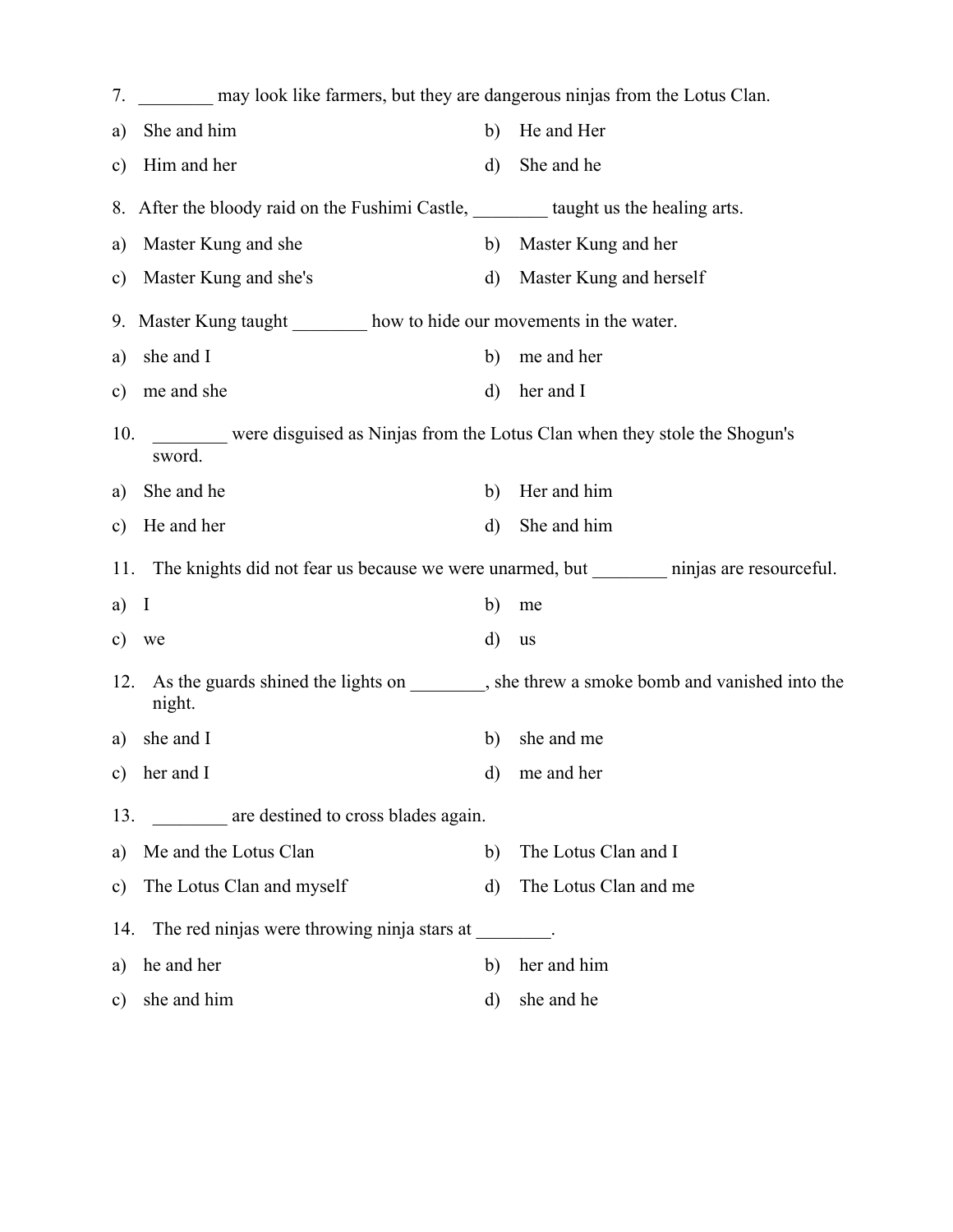| 15.           | The ninjas from the Lotus Clan can walk in the sand without leaving tracks so that no one<br>can follow _________. |              |                            |
|---------------|--------------------------------------------------------------------------------------------------------------------|--------------|----------------------------|
| a)            | they                                                                                                               | b)           | them                       |
| c)            | their                                                                                                              | $\mathbf{d}$ | they're                    |
|               | 16. Kiko was the one __________ left her training gear in Master Kung's rock garden.                               |              |                            |
| a)            | who                                                                                                                | b)           | whom                       |
| $\mathbf{c})$ | whose                                                                                                              | $\rm d)$     | whom's                     |
|               | 17. Kiko prefers to use darts when __________ is silencing enemies.                                                |              |                            |
| a)            | she                                                                                                                | b)           | her                        |
| $\mathbf{c})$ | herself                                                                                                            | $\mathbf{d}$ | hers                       |
|               | 18. I arrived just in time for the fight between ________.                                                         |              |                            |
| a)            | the Red Shogun and he                                                                                              | b)           | the Red Shogun and his     |
| $\mathbf{c})$ | him and the Red Shogun                                                                                             | $\rm d)$     | himself and the Red Shogun |
|               | 19. The Red Shogun invited ___________ to a gala at Fushimi Castle.                                                |              |                            |
| a)            | Kiko and I                                                                                                         | b)           | mine and Kiko              |
| $\mathbf{c})$ | Kiko and myself                                                                                                    | $\rm d)$     | me and Kiko                |
| 20.           | I told the Red Shogun that I could see ________ serving in his army, while I planned his<br>funeral.               |              |                            |
| a)            | $\mathbf{I}$                                                                                                       | b)           | me                         |
|               | c) $my$                                                                                                            |              | d) myself                  |
| 21.           | Kiko shot the poisoned dart at the pack of Lotus Clan ninjas and hit the one _______<br>targeted.                  |              | she                        |
| a)            | who                                                                                                                | b)           | whom                       |
| c)            | whose                                                                                                              | $\mathbf{d}$ | who's                      |
| 22.           | Grey Lotus quietly drew his sword and told ________ to be quiet by putting one finger over<br>his mouth.           |              |                            |
| a)            | me and Kiko                                                                                                        | b)           | Kiko and I                 |
| $\mathbf{c})$ | my and Kiko                                                                                                        | d)           | Kiko and myself            |